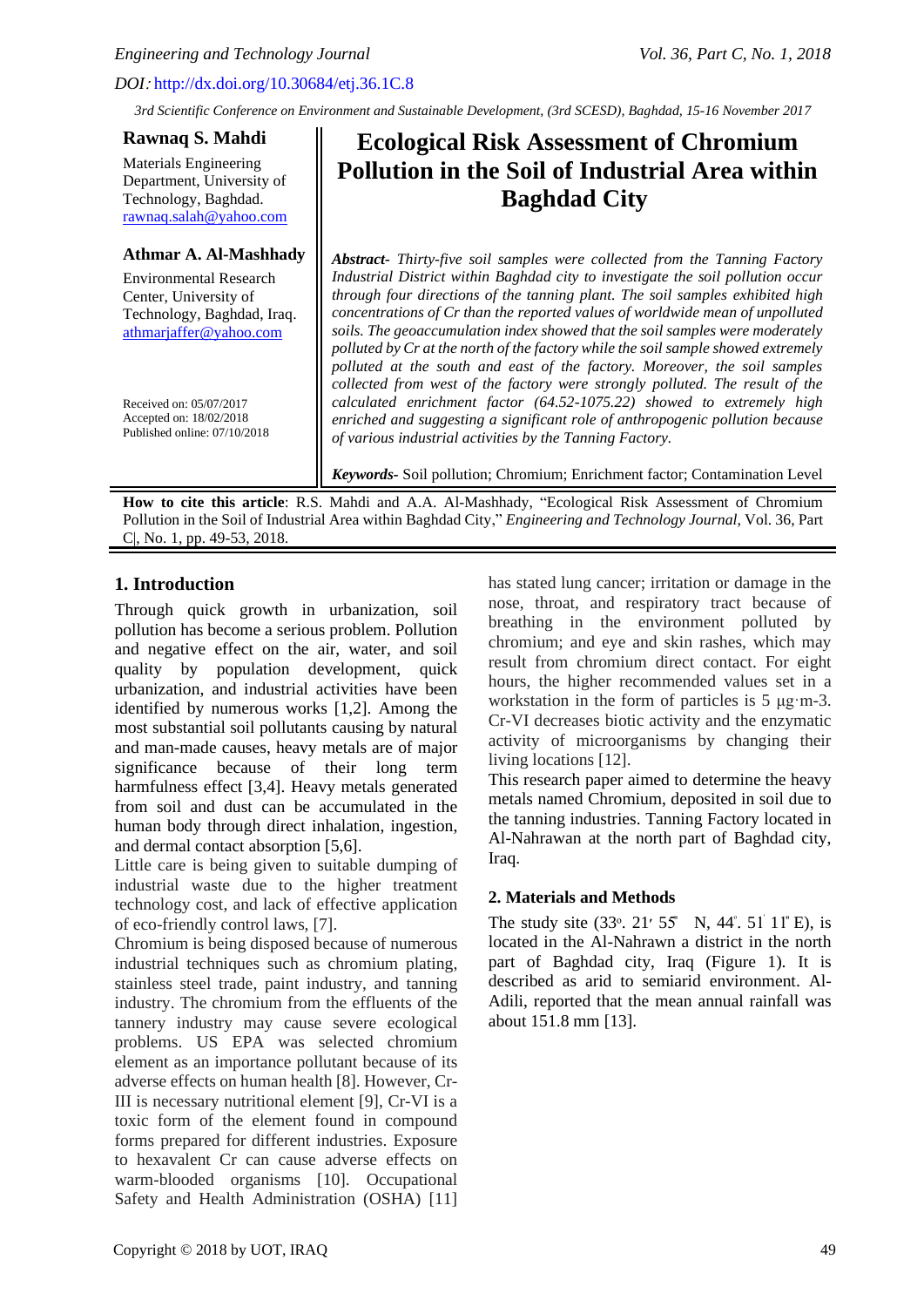

**Figure 1: Sampling location in the study site**

A composite soil samples were arranged by gathering nearby 1 kg of soil from the industrial zone (Area) in the city of Baghdad and the region surrounding the tanning factor, samples were collected at a distance (50, 500 and 1000) m in the four directions around the area of the factory. These samples were then taken from three deeps (0, 50 and 100) cm (Figure 2), by hand digging with a stainless steel spatula. The soil samples were air-drying, and passed through a (2mm) sieve for removing large debris and stones. After that, the soil samples were stored in polyethylene bags for additional analysis. Samples were digested using a combination of HCl and  $HNO<sub>3</sub>$  [14]. Heavy metals were tested using Atomic Absorption Spectrometry (model AAS 6300, Shimadzu, Japan) in laboratories of Environmental Research Center, University of Technology, Baghdad, Iraq.



**Figure 2: The tanning factory directions samples**

#### **2. Results and Discussion**

#### *I. Distribution of heavy metals in soil*

Descriptive statistics for the examined heavy metal in this study are shown in Table 1. All the measured metal display higher concentrations than the considered world mean of unpolluted soils [15], (Table 1, 2, 3, 4 and 5). Where tacked nine samples from each side of the tanning factory, the north, south, east and west of the tanning factory. The Cr content, the calculated mean values (567.31, 9453.29, 6304.12 and 2032.9) and median values (236.14, 347.64, 6654 and 2218) were much higher than the average value (84.0 mg/kg) [16] and similarly more than the observed mean value of unpolluted soils (83.0 mg/kg) [15]. This study shows that (94.28%) of all soil, samples contain Cr concentration greater than the standard limit of chromium mentioned above. Maximum concentrations of Cr were at the south of tanning factory. The main causes of these high levels of pollution are Ignorance of the environmental hazards caused by the presence of heavy metals in the soil, air and water, wrong ways follow-up in the disposal of industrial waste for tanning plant, there is a defect in the work of the treatment plants for tanning factory, the presence of leaks in the sewage pipes.

## *II.Contamination level assessment*

In the current study, Igeo and EF were calculated to assess the metal contamination levels. Reference standards (Earth crust mean) of the studied metals, which were used as background values, were taken from Riley and Chester [17].

#### A.Index of Geoaccumulation

Geoaccumulation index (Igeo) used to assess the contamination by comparing present and preindustrial concentrations [18]. This method applied to some heav metals. It is computed by using the following equation:

$$
Igeo = log2 (Cn/ 1.5Bn)
$$
 (1)

Where: Cn is the measured content of the studied metal in the soil and Bn is the geochemical background content of the similar metal. The constant 1.5 is presented to reduce the effect of probable differences in the background values, which may be recognized to anthropogenic influences [19,20]. The geoaccumulation index were grouped as: *<*0=practically unpolluted, 0- 1=unpolluted-moderately polluted, 2=moderately polluted, 2-3=moderately-strongly polluted, 3-4=strongly polluted, 4-5= stronglyextremely polluted, and *>*5=extremely polluted [18]. Table 1 shows Igeo values for the measured heavy metal in the tested soil. The contamination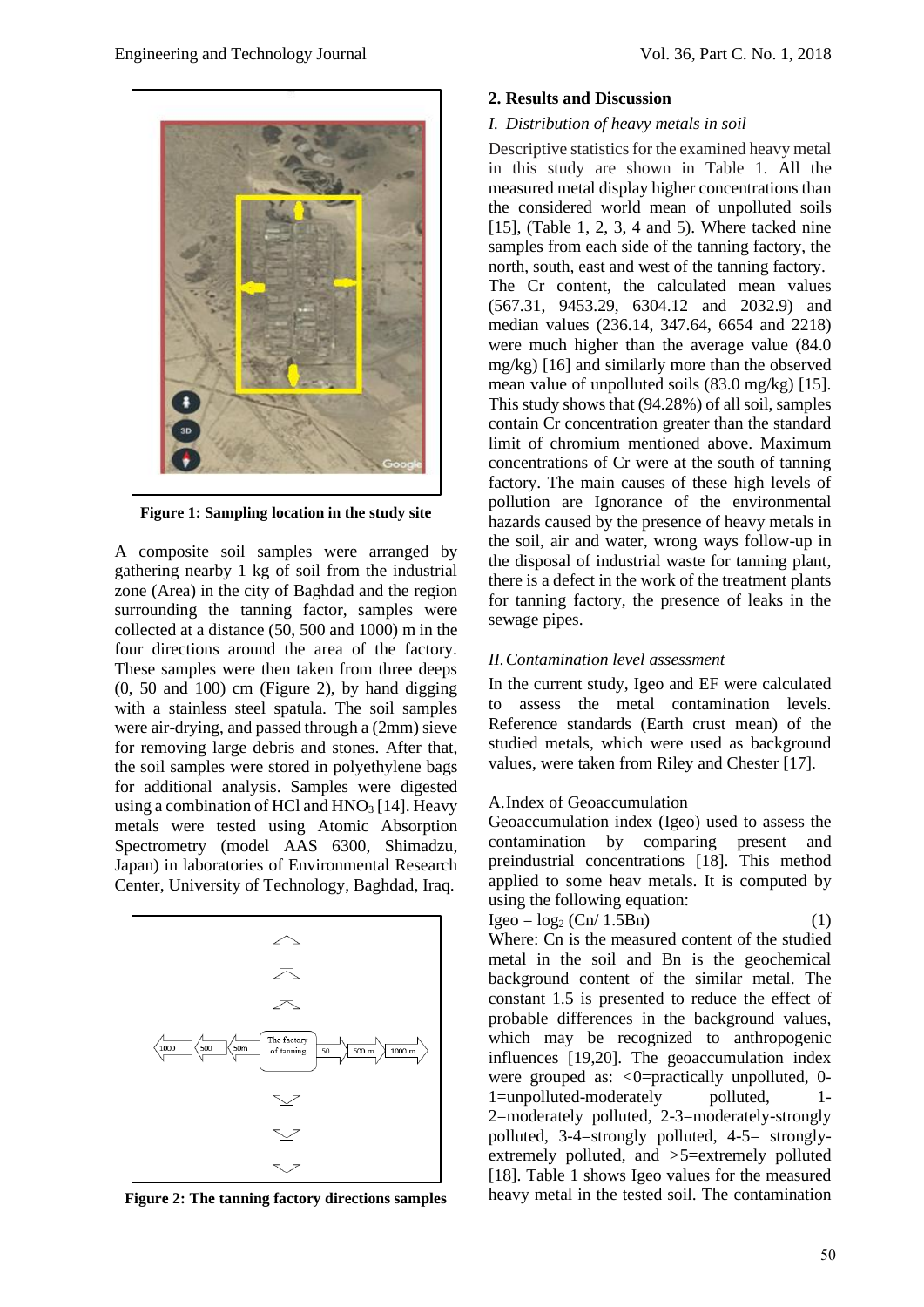ranks of these metals were shown in terms of geoaccumulation index showed that the soil in the study industrial area were moderately polluted at north of tanning factory, extremely polluted at south and east of factory and strongly polluted at the west of factory.

| <b>Direction</b>          | <b>North</b> | South    | West<br>East |         | <b>Mean of Unpolluted</b> |
|---------------------------|--------------|----------|--------------|---------|---------------------------|
|                           |              |          |              |         | <b>Soils</b> [15]         |
| Cr concentrations (mg/kg) | 2080         | 18158    | 5822         | 2356    | 83                        |
|                           | 71.00        | 18158    | 7070         | 970     |                           |
|                           | 194.06       | 235.08   | 7070         | 1386    |                           |
|                           | 250.86       | 347.64   | 14832        | 1940    |                           |
|                           | 1802         | 24396    | 9288         | 2218    |                           |
|                           | 336.06       | 23148    | 6100         | 2218    |                           |
|                           | 66.80        | 161.46   | 317.12       | 3882    |                           |
|                           | 236.14       | 169.88   | 6238         | 3050    |                           |
|                           | 68.90        | 305.56   |              | 276.1   |                           |
| <b>Max</b>                | 2080         | 24396    | 14832        | 3882    |                           |
| Min                       | 66.80        | 161.46   | 317.12       | 276.1   |                           |
| sum                       | 5105.82      | 85079.62 | 56737.12     | 18296.1 |                           |
| mean                      | 567.31       | 9453.29  | 6304.12      | 2032.9  |                           |
| median                    | 236.14       | 347.64   | 6654         | 2218    |                           |
| <b>Std. Deviation</b>     | 787.44       | 7540.43  | 11104.40     | 1890.81 |                           |
| EF                        | 64.52        | 1075.22  | 717.03       | 231.22  |                           |
| <b>Igoc</b>               | 1.91         | 5.97     | 5.39         | 3.7605  |                           |

**Table 1: Heavy metal concentrations with recommended levels (mg/kg)**

#### **Table 2: Concentration of Cr mg/Kg at the surface of soil depth (0 cm)**

| Location                            | N      | S       | Е       | W    | Mean of Unpolluted Soils [15] |
|-------------------------------------|--------|---------|---------|------|-------------------------------|
| $A(50 \text{ m from the factory})$  | 2080   | 18158   | 5822    | 2356 | $83.0$ mg/kg                  |
| $B(500 \text{ m from the factory})$ | 250.86 | 347.64  | 14832   | 1940 |                               |
| $C(1000m$ from the factory)         | 66.8   | 161.46  | 317.12  | 3882 |                               |
| max                                 | 2080   | 18158   | 14832   | 3882 |                               |
| min                                 | 66.8   | 161.46  | 317.12  | 1940 |                               |
| mean                                | 799.22 | 6222.36 | 6990.37 | 2726 |                               |
| Median                              | 250.86 | 347.64  | 5822    | 2356 |                               |

#### **Table 3: Concentration of Cr mg/Kg at the surface of soil depth (50 cm)**

| Location                            | N      | S        | E       | W       | <b>Mean of Unpolluted Soils</b><br>[15] |
|-------------------------------------|--------|----------|---------|---------|-----------------------------------------|
|                                     |        |          |         |         |                                         |
| $A(50 \text{ m from the factory})$  | 71     | 18158    | 7070    | 970     | $83.0$ mg/kg                            |
| $B(500 \text{ m from the factory})$ | 1802   | 24396    | 9288    | 2218    |                                         |
| $C(1000m$ from the factory)         | 236.14 | 169.88   |         | 3050    |                                         |
| max                                 | 1802   | 24396    | 9288    | 3050    |                                         |
| min                                 | 71.00  | 169.88   | 7070    | 970     |                                         |
| mean                                | 703.04 | 14241.29 | 5452.66 | 2079.33 |                                         |
| Median                              | 236.14 | 18158    | 5452.66 | 2218    |                                         |

#### **Table 4: Concentration of Cr mg/Kg at the surface of soil depth (1000 cm)**

| Location                            | N      |         | E       | W       | Mean of Unpolluted Soils [15] |
|-------------------------------------|--------|---------|---------|---------|-------------------------------|
| $A(50 \text{ m from the factory})$  | 194.06 | 235.08  | 7070    | 1386    | $83.0$ mg/kg                  |
| $B(500 \text{ m from the factory})$ | 336.06 | 23148   | 6100    | 2218    |                               |
| $C(1000m$ from the factory)         | 68.9   | 305.56  | 6238    | 276.1   |                               |
| max                                 | 336.06 | 23148   | 7070    | 2218    |                               |
| min                                 | 68.9   | 235.08  | 6100    | 276.1   |                               |
| mean                                | 199.67 | 7896.21 | 6469.33 | 1293.36 |                               |
| Median                              | 194.06 | 235.08  | 6100    | 1386    |                               |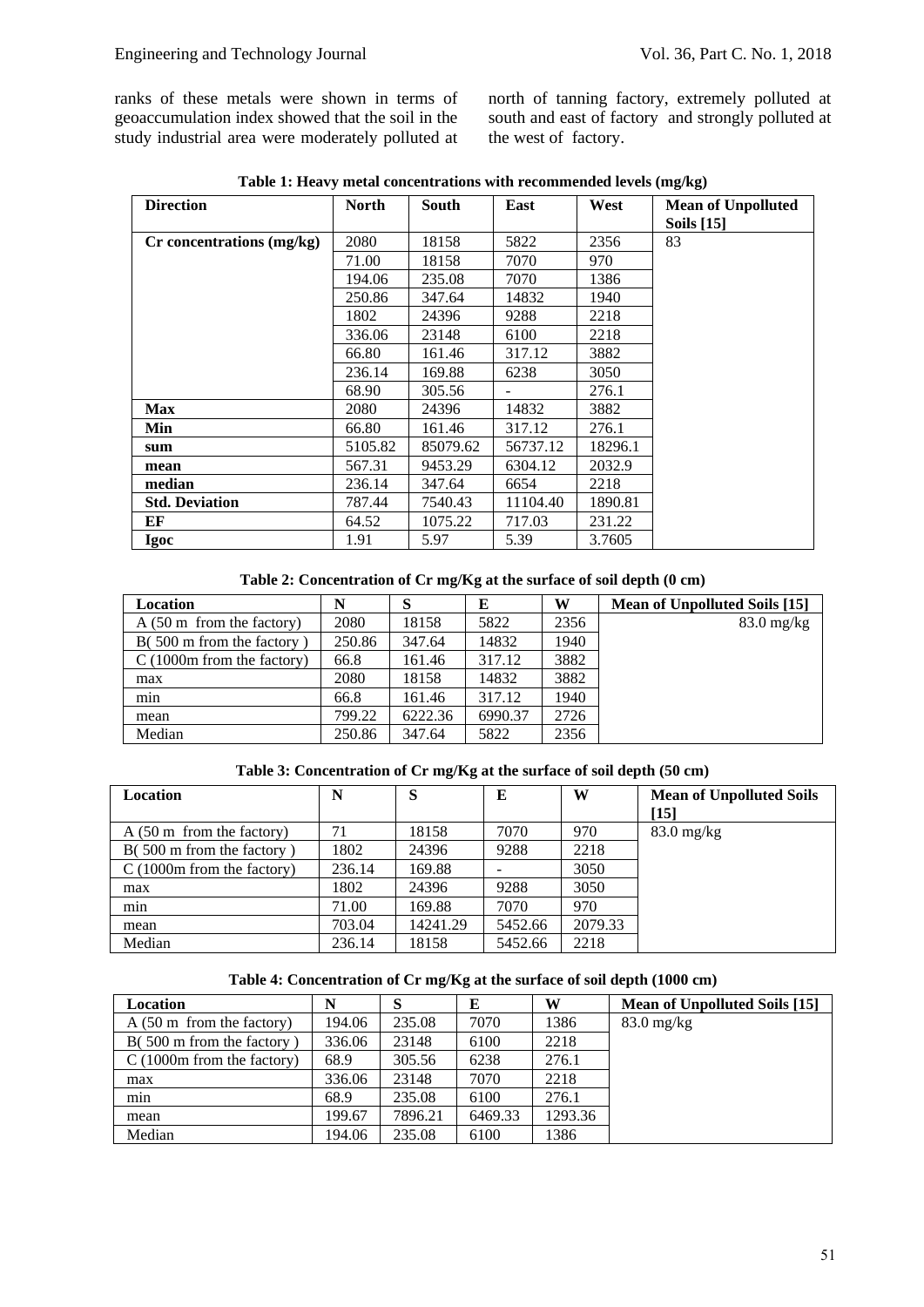### B.Enrichment factor (EF)

Enrichment factor calculation is based on normalization of an element verified against a reference element. The greatest communal reference elements are Sc, Mn, Ti, Al, Ca, and Fe [21,22,23]. Iron was selected as a traditional tracer to differentiate natural from anthropogenic constituents, due to the assumption that its content in the earth crust has not been disturbed by anthropogenic activities and it was selected as the standardization element since natural sources (98%) vastly dominate its input [24]. The metal enrichment factor (EF) is calculated using the following equation [25]:

$$
EF = \frac{\left(\frac{M}{re}\right)sample}{\left(\frac{N}{re}\right)background} \tag{2}
$$

Where:

EF is enrichment factor, and (M/Fe) sample is the ratio of metal and Fe content of the sample and (M/Fe) background is the ratio of metal and Fe content of a background. Five contamination groups are documented based on the enrichment factor [26].

EF < 2 deficiency to minimal enrichment

 $EF = 2-5$  moderate enrichment

 $EF = 5-20$  significant enrichment

 $EF = 20-40$  very high enrichment

EF>40 extremely high enrichment

The results of the enrichment factor as shown in Table 1 recommend that the heavy metals source may not originate from the local background of soil but extra natural and/or anthropogenic sources in industrial areas [1]. The reported values of EF such as 64.52 to 1075.22 display that important heavy metal pollution was expected to initiate from the industrial activities of the tanning factory. The EF results showed that the soils samples collected from this study area were extremely high enrichment with metal Cr at all the four directions of tanning factory.

#### **Acknowledgements**

We cordially thank, Environmental Research Centre, University of Technology, Baghdad, Iraq, for her help in carrying out the laboratory analysis.

#### **References**

[1] A.H.M.H. Al Obaidy, and A.A.M. Al Mashhadi, "Heavy Metal Contaminations in Urban Soil within Baghdad City, Iraq, Journal of Environmental Protection, 4, 1, 72-82, 2013.

[2] T.B. Chen, Y.M. Zheng, M. Lei, Z.C. Huang, H.T. Wu, H. Chen, K.K. Fan, K. Yu, X. Wu and Q.Z. Tian, "Assessment of Heavy Metal Pollution in Surface Soils of Urban Parks in Beijing, China," Chemosphere, 60, 4, 542-551, 2005.

[3] C.M. Aelion, H.T. Davis, S. McDermott, A.B. Lawson and A.B. Lawson, "Metal Concentrations in Rural Topsoil in South Carolina: Potential for Human Health Impact, Science of the Total Environment, 402, 2-3, 149-56, 2008.

[4] A.S. Knox, A.P. Gamerdinger, D.C. Adriano, R.K. Kokla and D.I. Kaplan, "Sources and Practices Contributing to Soil Contamination," In: Bioremediation of Contaiminated Soils, Adriano, D.C. Bollag, J.M., Frankenberger, Jr., W.T. and Sims, R.C. Eds. No. 37, Ch. 4, 1999.

[5] E. De Miguel, M. Jiménez de Grado, J.F. Llamas, A. Mart.n-Dorado and L.F. Mazadiego, "The Overlooked Contribution of Compost Application to the Trace Elements in Playgrounds in Madrid, Spain," Science of the Total Environment, 215, 1-2, 113-122, 1998.

[6] L. Madrid, E. D.az-Barrientos and F. Madrid, "Distribution of Heavy Metal Contents of Urban Soils in Parks of Seville, Chemosphere, 49, 10, 1301 1308, 2002.

[7] A.A. Belay, "Impacts of Chromium from Tannery Effluent and Evaluation of Alternative Treatment Options," Journal of Environmental Protection. 1, 53, 2010.

[8] O.E. Timothey, In Situ Treatment of soil and Groundwater Contaminated with Chromium, Technical Resource Guide, 2000.

[9] Z. Krejpcio, "Essentiality of Chromium for Human Nutrition and Health," Pol. J. Environ. Stud., 10, 6, 399, 2001.

[10] R. Eisler, "Chromium Hazards to Fish, Wildlife and Invertebrates: A Synoptic Review. Laurel, MD 20708. 1986.

[11] Occupational Safety and Health Administration. Small Entity Compliance Guide for the Hexavalent Chromium Standards. 2006.

[12] J. Wyszkowska, "Soil Contamination by Chromium and Its Enzymatic Activity and Yielding," Pol. J. Environ. Stud., 11, 1, 79, 2002.

[13] A.S. Al-Adili, "Geotechnical Evaluation of Baghdad Soil Subsidence and Their Treatments," Thesis, University of Baghdad, 1998.

[14] A.L. Page, R.H. Miller and D.R. Keeney, "Methods of Soil Analysis," Part 2, 2nd Edition, Agron. Monogr, ASA and SSSA, Madison, 1982.

[15] A. Kabata-Pendias and H. Pendias, "Trace Element in Soils and Plants," CRC Press, London, 2001.

[16] B.J. Alloway, "Heavy Metals in Soils," Blackie Academic and Professional, London, 1995.

[17] J.P. Riley and R. Chester, "Introduction to Marine Chemistry," Academic Press, London, 1971.

[18] G. Müller, "Index of Geoaccumulation in Sediments of the Rhine River," Geojournal 2, 3, 108-118, 1969.